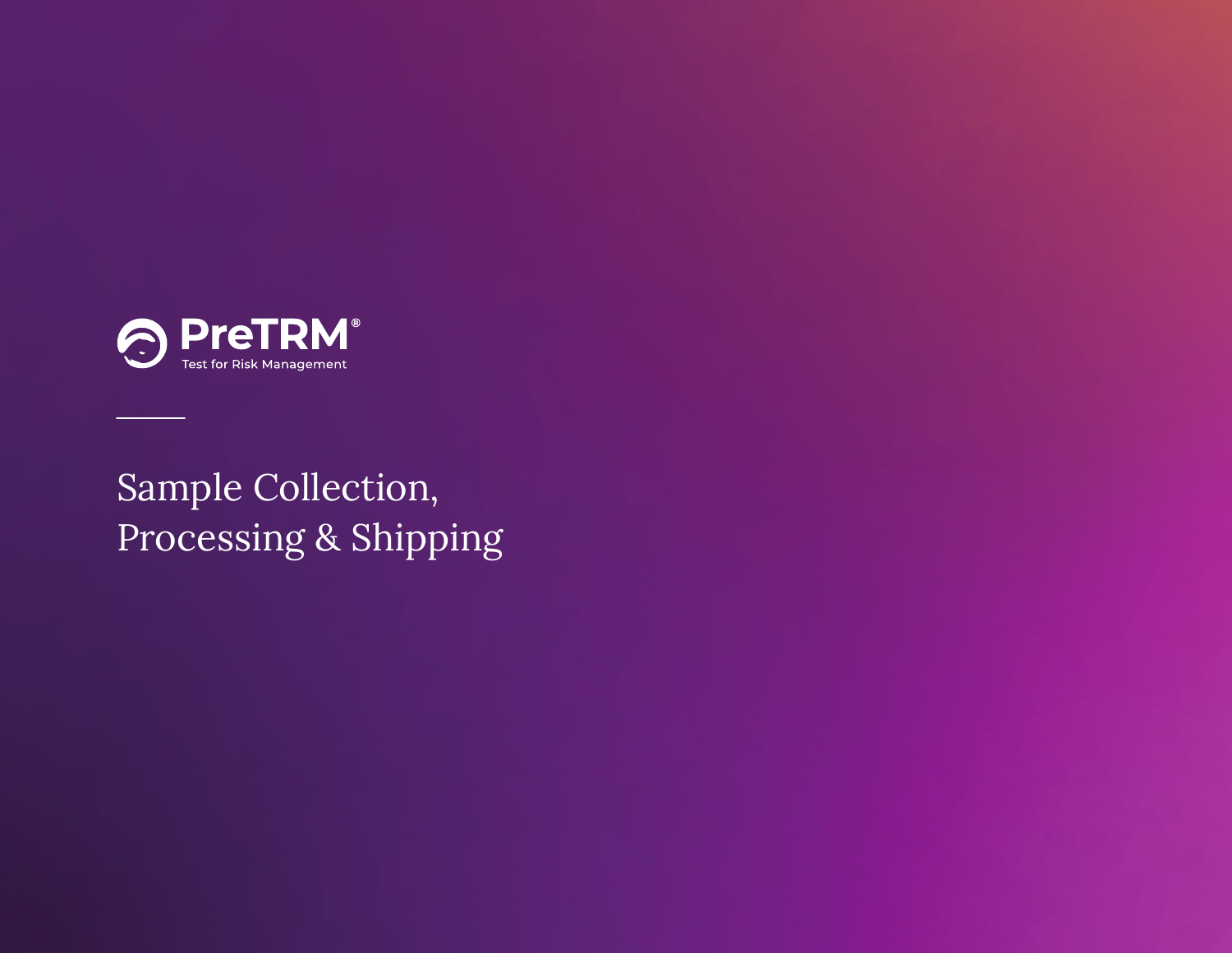## **1** Sample Collection



 **Complete and verify patient information** on the Sera Provider Portal for established users, or by filling in the hard copy PreTRM Test Request Form (TRF).

## **Collect required draw supplies.** This

must include either a gold top or tiger top serum separator tube (SST) and a polypropylene specimen transport tube. Ensure that all supplies are not expired and are stored within manufacturer's guidelines.

 In the presence of the patient, **label the SST collection tube and transport** 

**tube** and ensure at least 2 patientspecific identifiers are present. (Acceptable patient identifiers include, but are not limited to patient name, date of birth, and LP-ID#, etc.)

 **Verify that patient information listed in the portal,** or on the hard copy TRF, matches the information on the labeled SST draw tube and transport tube.

 **Verify patient identification** by checking at least two of the patient identifiers listed above prior to collecting specimen.

 **Collect whole venous blood** according to the collection facility's standard procedures for venipuncture.

 **Gently invert the filled tube** 8 – 10 times.

 **Record Draw Site Name, Collected By Name, Draw Date (MM/DD/YY), and Draw Time** in the portal, or on the hard copy TRF.

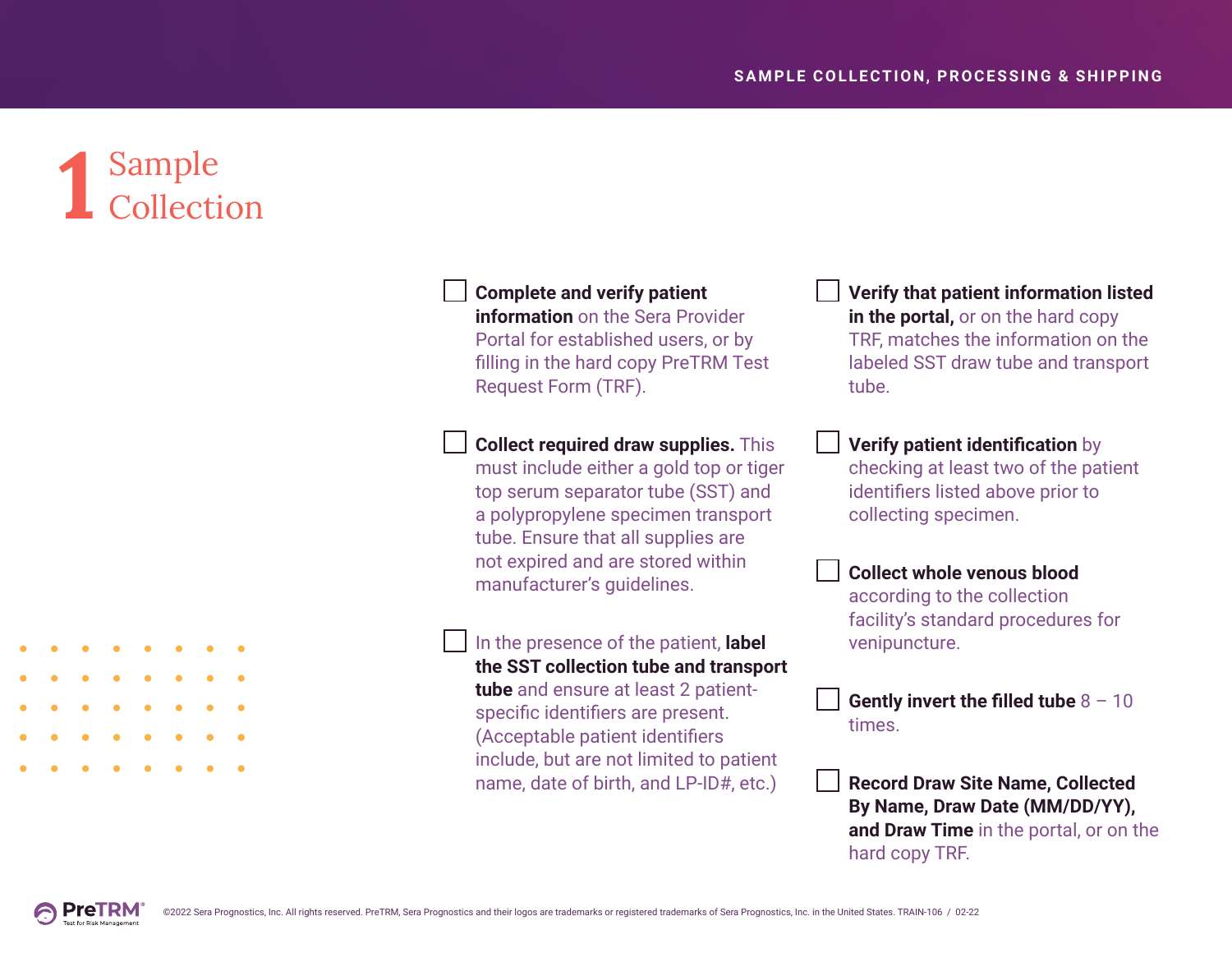# **2** Processing

 **Allow the blood to clot thoroughly,** while keeping the SST tube vertical, before centrifugation (recommended clotting time is 30 minutes). **Centrifuge the tube** per standard practice at controlled room temperature, 15°C - 30°C. Centrifugation must take place within 2 hours of Draw Time. Remove the tube from the centrifuge, and **ensure sample is not hemolyzed.**  Samples with hemoglobin levels greater than 100mg/dL will not be

 **Verify specimen and transport tube labeling matches** prior to transferring sample.

 **Transfer** a minimum 1mL of serum into the transport tube by pouring off or using a transfer pipette.

 Place the **transport tube into a biohazard bag** with absorbent sheet and freeze (-10°C to -20°C).

 **Specimens must be frozen** within 2.5 hours of Draw Time

#### **Do not allow specimens to thaw.**

If samples will not be shipped immediately, store in non-defrosting freezer (-10°C to -20°C) for no longer than 120 hours (5 Days). Use ultralow temperature freezer (-70°C to -80°C) or dry ice if greater than 120 hours to transport time.

accepted for testing.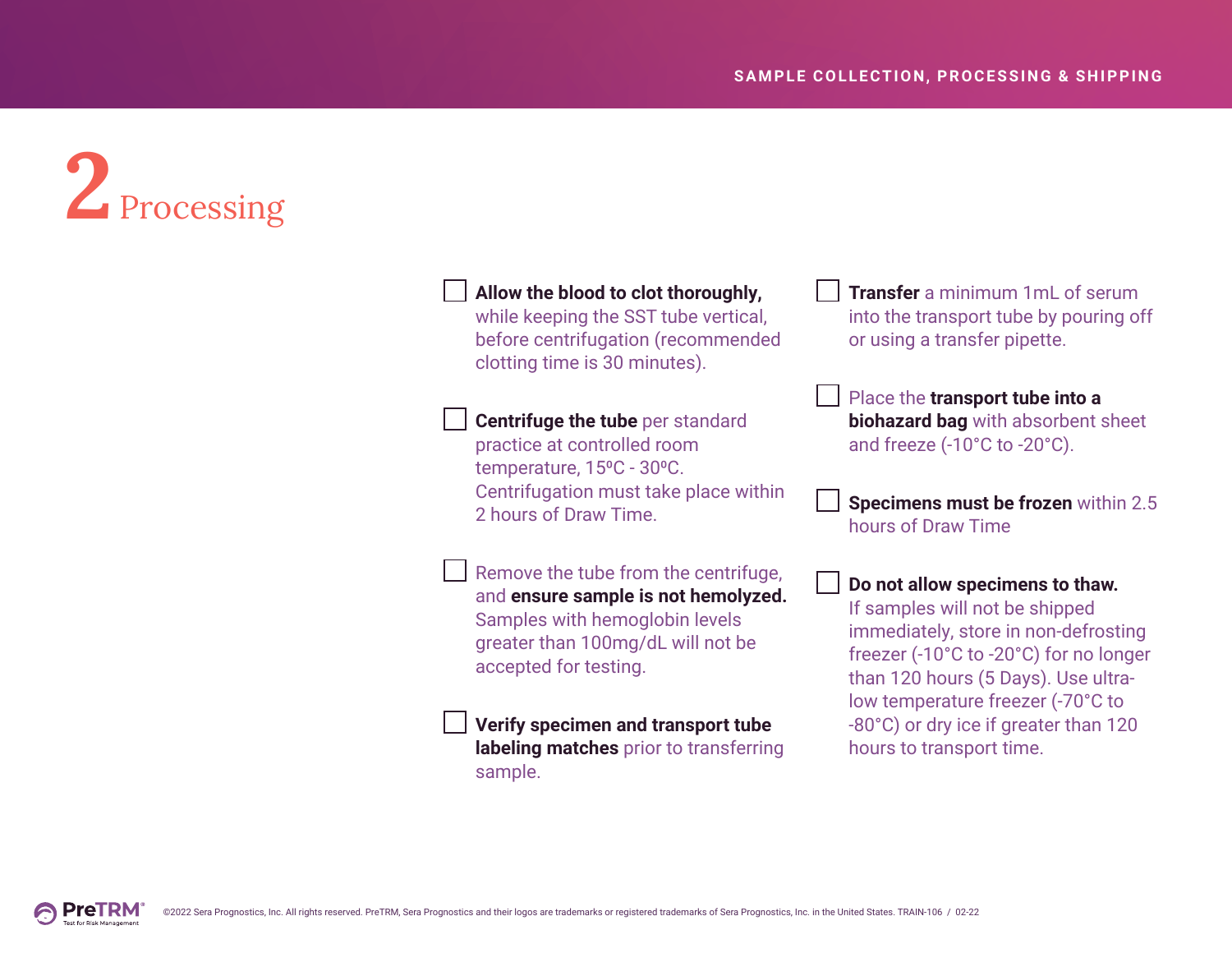## **3** Shipping

 If the order is placed using the hard copy TRF check to **make sure it is complete and accurate**, then fold and slide TRF into the sleeve on the outside of the biohazard bag.

 If the order is placed through the Sera Provider Portal, **the user will need to release the pending orders** through the General Information>Activity Logs>Manifest List

Select '**Manifest Lists**'

Select '**All**' under '**Status**'.



Select '**All**' under '**Search by Date**'

 **Check applicable patient orders** which are ready for shipment.

 Select '**Transmit Selected**' from the 'Choose Action' drop down.

 You will **receive a confirmation** that the order(s) have been submitted to Sera, pending receipt of the sample.

 **Place a layer of dry ice** in the bottom of an insulated shipping box, lay biohazard bag containing the frozen specimen(s) on the dry ice and cover with additional dry ice until box is full to the top.

**Place the lid on the insulated** 

**shipping box** and securely tape the outer cardboard shipping box closed.

 **Complete the shipping air bill or generate shipping label** and adhere to the top of the cardboard shipping box. If shipping directly to Sera Prognostics, ensure the shipping

label is completed and marked for Overnight and Saturday Delivery, and that applicable dry ice labels are filled out.

 **Ensure specimens are properly packaged and labeled** to indicate the nature of materials transported, and that contents have been packaged and shipped according to all applicable federal, state, and local regulations.

 **Contact approved carrier** for pick-up and transport.

 For questions or additional information, please contact Sera Customer Support at **801.990.6600, or support@pretrm.com**

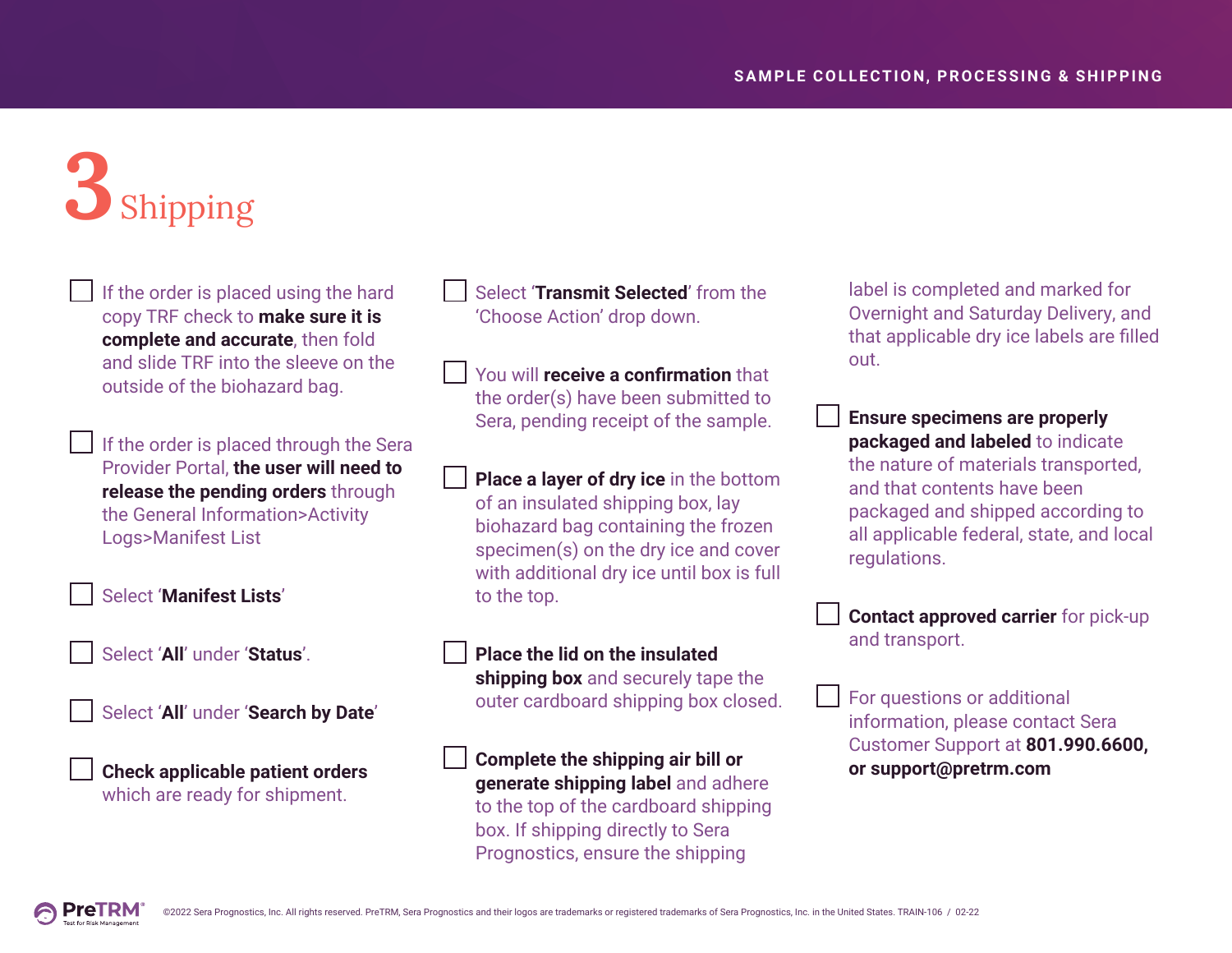



Collect blood in approved draw tubes



Gently invert filled tube 8-10 times

| Ξ<br>Ξ<br>Ξ |  |
|-------------|--|
|             |  |

Record draw site name and draw date and time in Sera e-order, or by filling in the hard copy